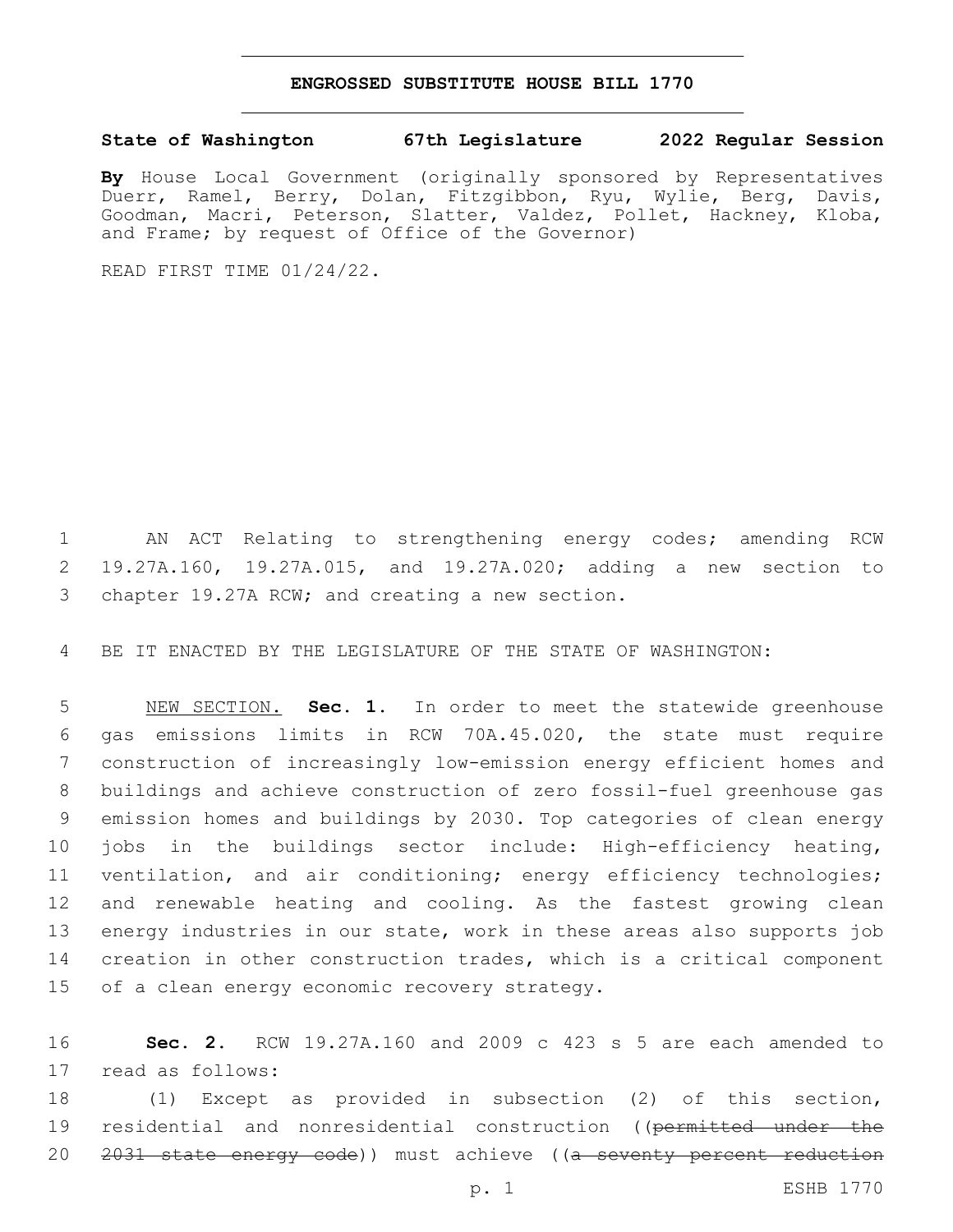in annual net energy consumption, using the adopted 2006 Washington 2 state energy code as a baseline)) the following:

 (a) A reduction of at least 70 percent in annual net energy consumption under the residential and nonresidential energy codes that are adopted by the council by December 1, 2031, using the adopted 2006 Washington state energy code as a baseline; and

 (b) New buildings must be net-zero ready, including a reduction of at least 80 percent in annual net energy consumption using the adopted 2006 Washington state energy code as a baseline and must include wiring for electrical raceways and designated space for solar equipment for photovoltaic panel installation under the residential 12 and nonresidential state energy codes that are adopted by the council 13 by December 1, 2034. The state building code council shall further define and include net-zero ready measures in the code adoption 15 process, including exemptions for either construction sites or 16 buildings, or both, that do not have adequate solar exposure to justify the installation of solar ready measures. The 80 percent reduction requirement does not apply to the increased load for electronic vehicle charging.

 (2) The council shall adopt state energy codes from 2013 through 2031 that incrementally move towards achieving the seventy percent 22 reduction in annual net energy consumption requirements as specified in subsection (1) of this section. The council shall report its progress by December 31, 2012, and every three years thereafter. If 25 the council determines that economic, technological, or process factors would significantly impede adoption of or compliance with this subsection, the council may defer the implementation of the proposed energy code update and shall report its findings to the legislature by December 31st of the year prior to the year in which 30 those codes would otherwise be enacted.

 **Sec. 3.** RCW 19.27A.015 and 1990 c 2 s 2 are each amended to read 32 as follows:

 ((Except as provided in RCW 19.27A.020(7), the Washington state energy code for residential buildings shall be the maximum and minimum energy code for residential buildings in each city, town, and 36 county and shall be enforced by each city, town, and county no later 37 than July 1, 1991.)) (1) Each city, town, and county must enforce the Washington state energy code for residential buildings or adopt the statewide residential reach code established pursuant to RCW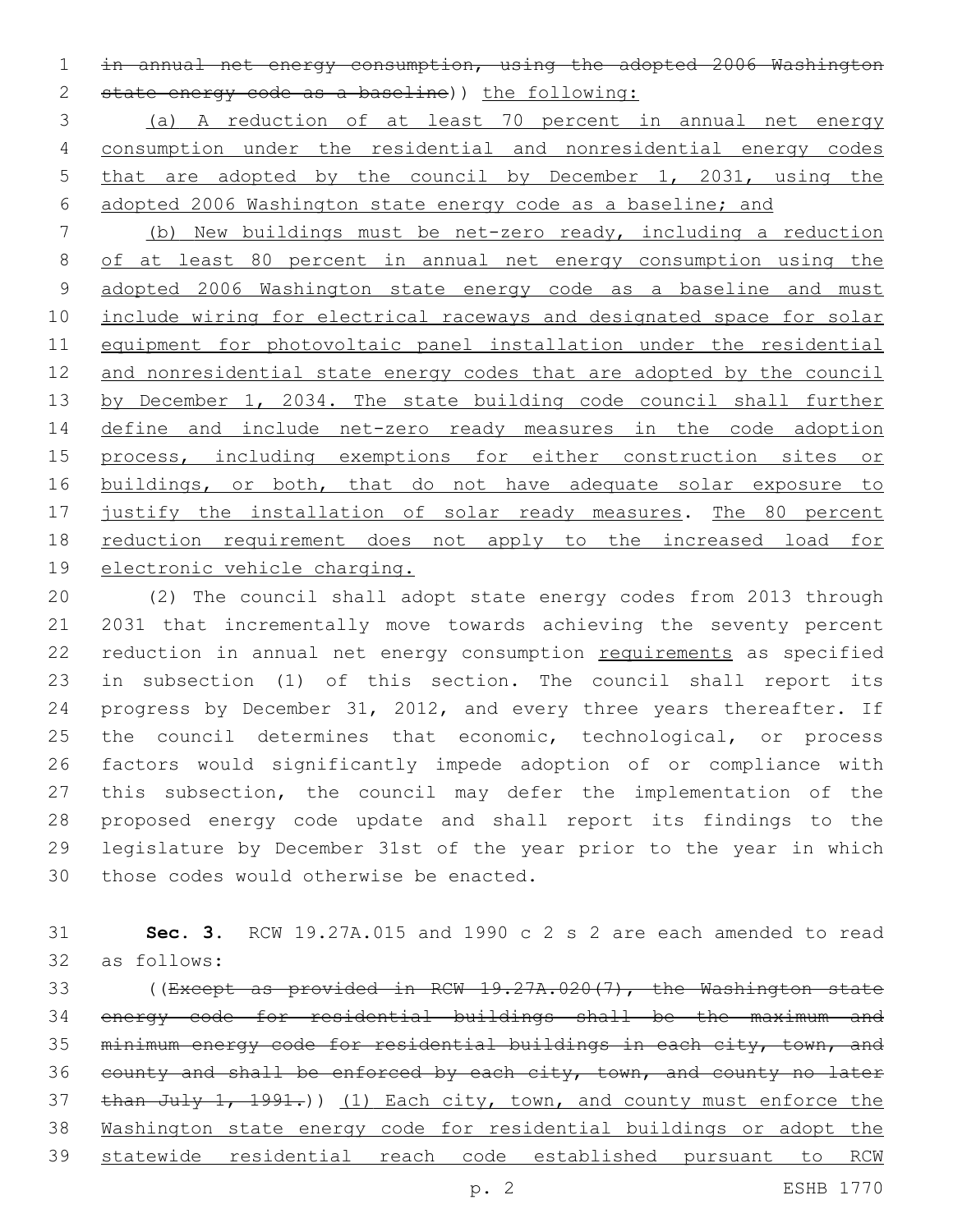19.27A.020(6). Any local residential energy code other than the Washington state energy code for residential buildings and the statewide residential reach code is preempted. The reach code may not require more annual renewable production than a residential building 5 is predicted to use.

 (2) The Washington state energy code for nonresidential buildings shall be the minimum energy code for nonresidential buildings 8 enforced by each city, town, and county.

 **Sec. 4.** RCW 19.27A.020 and 2018 c 207 s 7 are each amended to read as follows:10

 (1) The state building code council in the department of enterprise services shall adopt rules to be known as the Washington state energy code as part of the state building code.

 (2) The council shall follow the legislature's standards set forth in this section to adopt rules to be known as the Washington state energy code. The Washington state energy code shall be designed 17 to:

 (a) Construct increasingly energy efficient homes and buildings that help achieve the broader goal of building zero fossil-fuel 20 greenhouse gas emission homes and buildings by the year 2031; and

 (b) Require new buildings to meet a certain level of energy efficiency, but allow flexibility in building design, construction, 23 and heating equipment efficiencies within that framework ( $\rightarrow$  and

24 (c) Allow space heating equipment efficiency to offset or 25 substitute for building envelope thermal performance)).

 (3) The Washington state energy code shall take into account regional climatic conditions. One climate zone includes: Adams, Asotin, Benton, Chelan, Columbia, Douglas, Ferry, Franklin, Garfield, Grant, Kittitas, Klickitat, Lincoln, Okanogan, Pend Oreille, Skamania, Spokane, Stevens, Walla Walla, Whitman, and Yakima counties. The other climate zone includes all other counties not listed in this subsection (3). The assignment of a county to a climate zone may not be changed by adoption of a model code or rule. Nothing in this section prohibits the council from adopting the same 35 rules or standards for each climate zone.

 (4) The Washington state energy code for residential buildings shall be the 2006 edition of the Washington state energy code, or as 38 amended by rule by the council.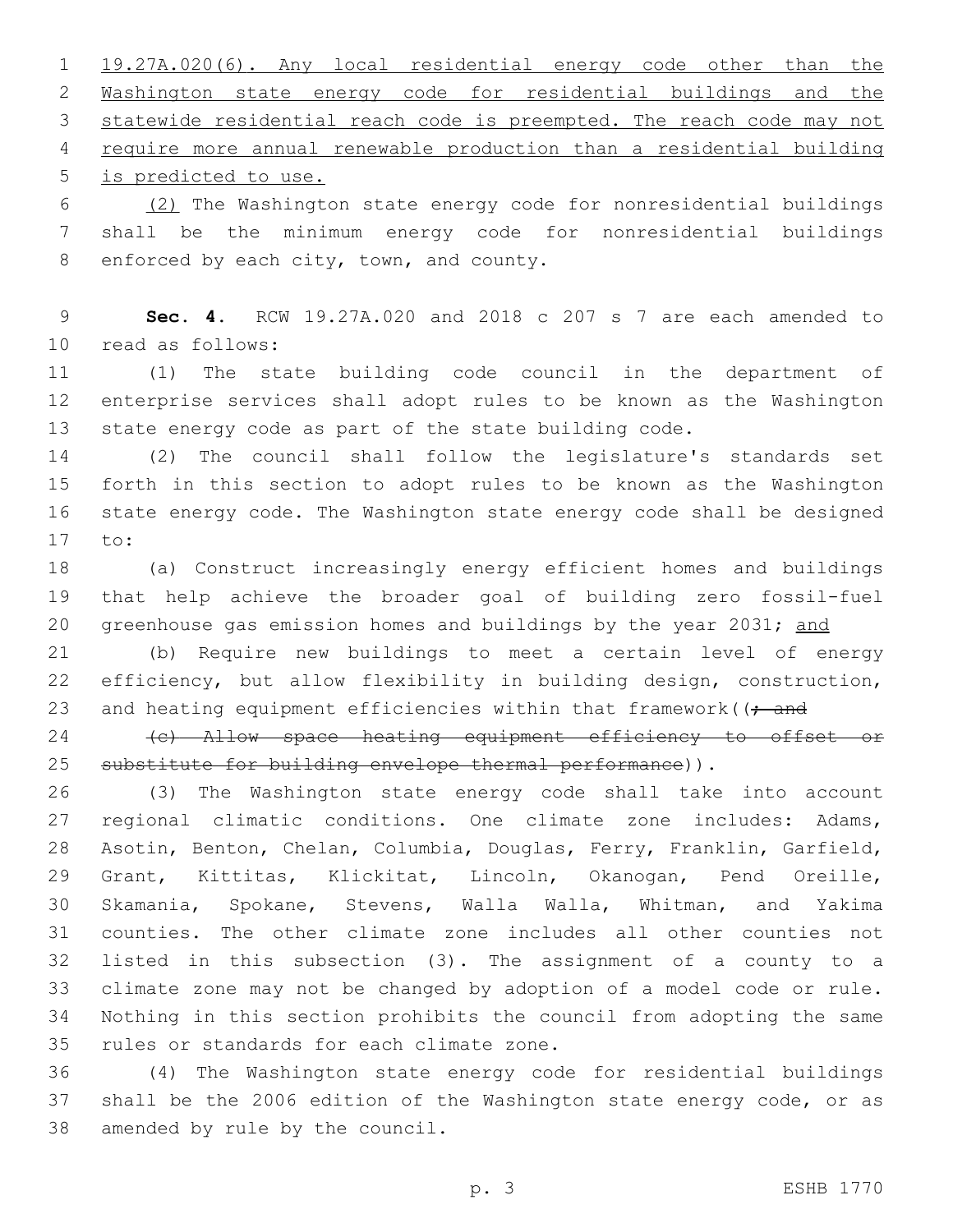1 (5) The minimum state energy code for new nonresidential 2 buildings shall be the Washington state energy code, 2006 edition, or 3 as amended by the council by rule.

 (6)(((a) Except as provided in (b) of this subsection, the Washington state energy code for residential structures shall preempt the residential energy code of each city, town, and county in the state of Washington.

8 (b) The state energy code for residential structures does not 9 preempt a city, town, or county's energy code for residential 10 structures which exceeds the requirements of the state energy code 11 and which was adopted by the city, town, or county prior to March 1, 12 1990. Such cities, towns, or counties may not subsequently amend 13 their energy code for residential structures to exceed the 14 requirements adopted prior to March 1, 1990)) The state building code 15 council must adopt by rule a statewide residential reach code for 16 optional adoption and enforcement by any city, town, or county. The 17 statewide residential reach code must achieve the 70 percent 18 reduction in energy consumption and greenhouse gas emissions required 19 in the 2030 energy code for residential buildings under RCW 20 19.27A.160 in incremental steps by the 2027 energy code. The 21 department of commerce shall develop a proposal covering the 22 technical provisions of the reach code and the rule-making documents 23 required by RCW 34.05.328. The state building code council must adopt 24 the statewide residential reach code as an appendix to the 2021 25 residential energy code to be effective by July 1, 2024.

 (7) The state building code council shall consult with the department of enterprise services as provided in RCW 34.05.310 prior to publication of proposed rules. The director of the department of enterprise services shall recommend to the state building code council any changes necessary to conform the proposed rules to the 31 requirements of this section.

32 (8) ((The state building code council shall evaluate and consider 33 adoption of the international energy conservation code in Washington 34 state in place of the existing state energy code.

35 (9))) The definitions in RCW 19.27A.140 apply throughout this 36 section.

37 NEW SECTION. **Sec. 5.** A new section is added to chapter 19.27A 38 RCW to read as follows: